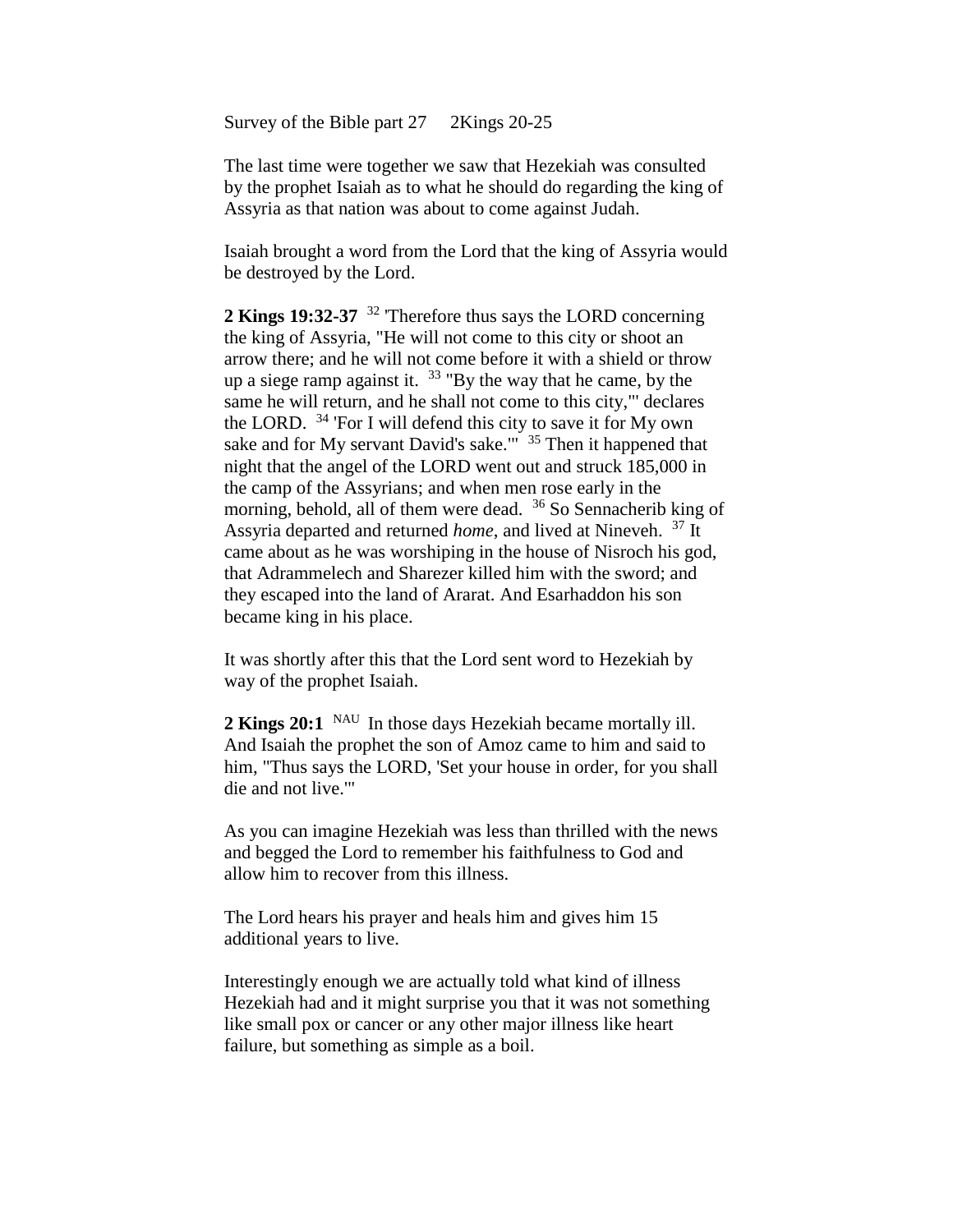**2 Kings 20:7**  <sup>7</sup> Then Isaiah said, "Take a cake of figs." And they took and laid *it* on the boil, and he recovered.

# **How is it that Isaiah could say that God would heal him and yet we're told here that it was a cake of figs that allowed Hezekiah to recover?**

2 **Kings 20:5** <sup>5</sup> "Return and say to Hezekiah the leader of My people, 'Thus says the LORD, the God of your father David, "I have heard your prayer, I have seen your tears; behold, I will heal you. On the third day you shall go up to the house of the LORD.

God can use whatever means He desires and in this case it was the figs used by God, either literally or as a sign of obedience to God, that allowed Hezekiah to be healed.

But evidently, he wasn't healed immediately, but was rather allowed to simply recover. The word recover, according to verse 7 is the Hebrew word that simply means to live. And so, it would appear that through the implementation of the figs laid on the wound that Hezekiah did not die, but he didn't fully recover. Hezekiah was given further instructions that led to his full recovery.

**2 Kings 20:8-10**  <sup>8</sup> Now Hezekiah said to Isaiah, "What will be the sign that the LORD will heal me, and that I shall go up to the house of the LORD the third day?" <sup>9</sup> Isaiah said, "This shall be the sign to you from the LORD, that the LORD will do the thing that He has spoken: shall the shadow go forward ten steps or go back ten steps?"  $10$  So Hezekiah answered, "It is easy for the shadow to decline ten steps; no, but let the shadow turn backward ten steps."

#### **What is Hezekiah asking for when he insists that the Lord have the shadow turn backward ten steps?**

He's asking the Lord to turn back time and have his shadow turn back the ten steps. My question at that point is, which is easier for the Lord, to turn back time or to advance time by having the shadow advance 10 steps?

### **By the way, what does this tell us about who is in control of time and how easy is it for God to control such things if He desires?**

**In what way was this a confirmation that Hezekiah would be healed?**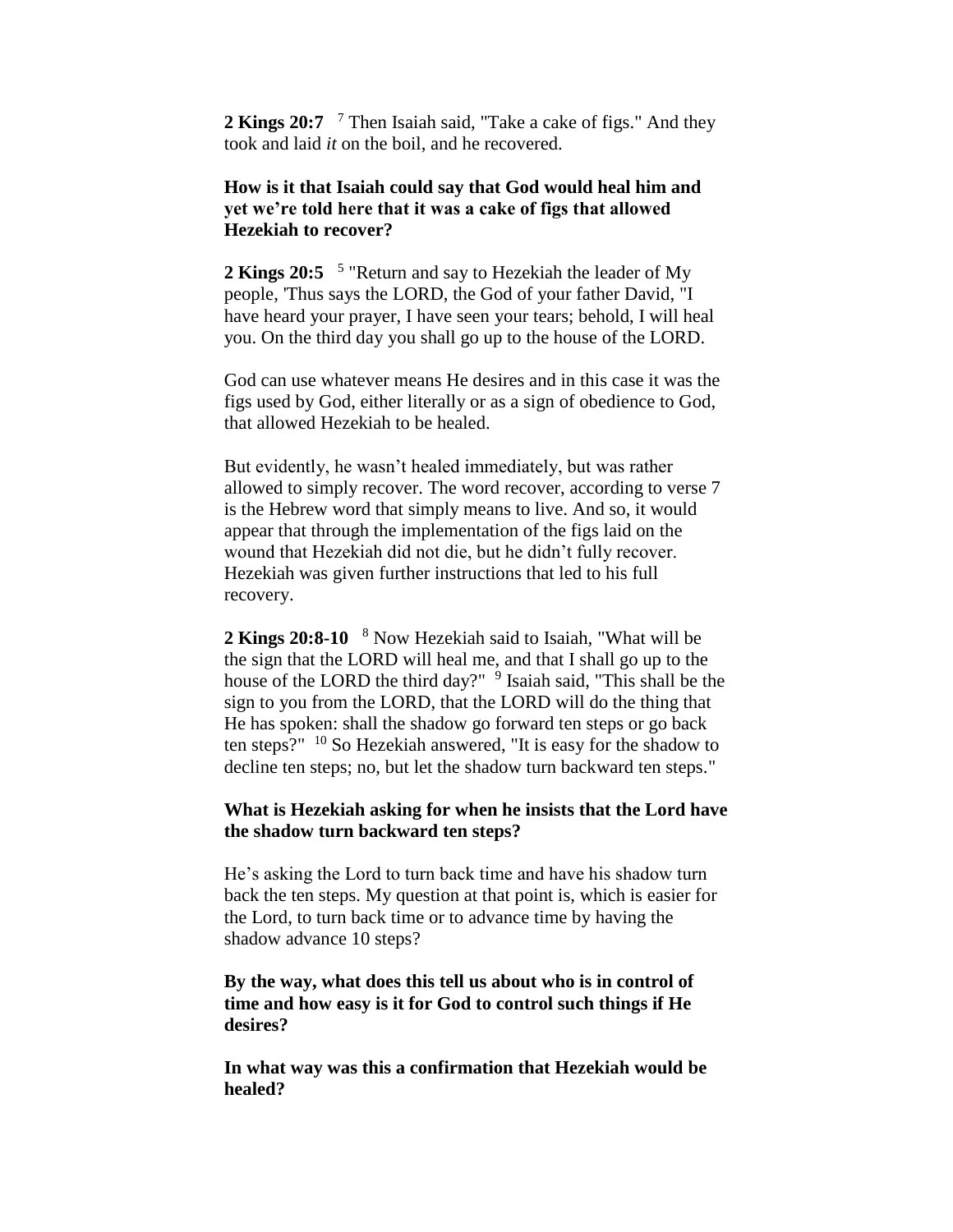If God can control time, by either slowing down the rotation of the earth or through some other means, how difficult would it be to heal a human being?

#### **By the way, does anyone remember where else God took control of time in a similar way?**

**Joshua 10:12-14** <sup>12</sup> Then Joshua spoke to the LORD in the day when the LORD delivered up the Amorites before the sons of Israel, and he said in the sight of Israel, "O sun, stand still at Gibeon, And O moon in the valley of Aijalon."  $13$  So the sun stood still, and the moon stopped, Until the nation avenged themselves of their enemies. Is it not written in the book of Jashar? And the sun stopped in the middle of the sky and did not hasten to go *down* for about a whole day.  $14$  There was no day like that before it or after it, when the LORD listened to the voice of a man; for the LORD fought for Israel.

If God is creator is there anything that He can't do with His own creation that would bring glory to His name?

**Jeremiah 32:17-18** <sup>17</sup> 'Ah Lord GOD! Behold, You have made the heavens and the earth by Your great power and by Your outstretched arm! Nothing is too difficult for You, <sup>18</sup> who shows lovingkindness to thousands, but repays the iniquity of fathers into the bosom of their children after them, O great and mighty God. The LORD of hosts is His name;

The rest of chapter 20 of 2Kings has to do with Hezekiah being tricked into showing the king of Babylon the treasures of Judah and as a result of his indiscretions Isaiah brings a word from the Lord.

**2 Kings 20:16-21** <sup>16</sup> Then Isaiah said to Hezekiah, "Hear the word of the LORD. <sup>17</sup> 'Behold, the days are coming when all that is in your house, and all that your fathers have laid up in store to this day will be carried to Babylon; nothing shall be left,' says the LORD. <sup>18</sup> 'Some of your sons who shall issue from you, whom you will beget, will be taken away; and they will become officials in the palace of the king of Babylon.'"  $19$  Then Hezekiah said to Isaiah, "The word of the LORD which you have spoken is good." For he thought, "Is it not so, if there will be peace and truth in my days?"  $20$  Now the rest of the acts of Hezekiah and all his might, and how he made the pool and the conduit and brought water into the city, are they not written in the Book of the Chronicles of the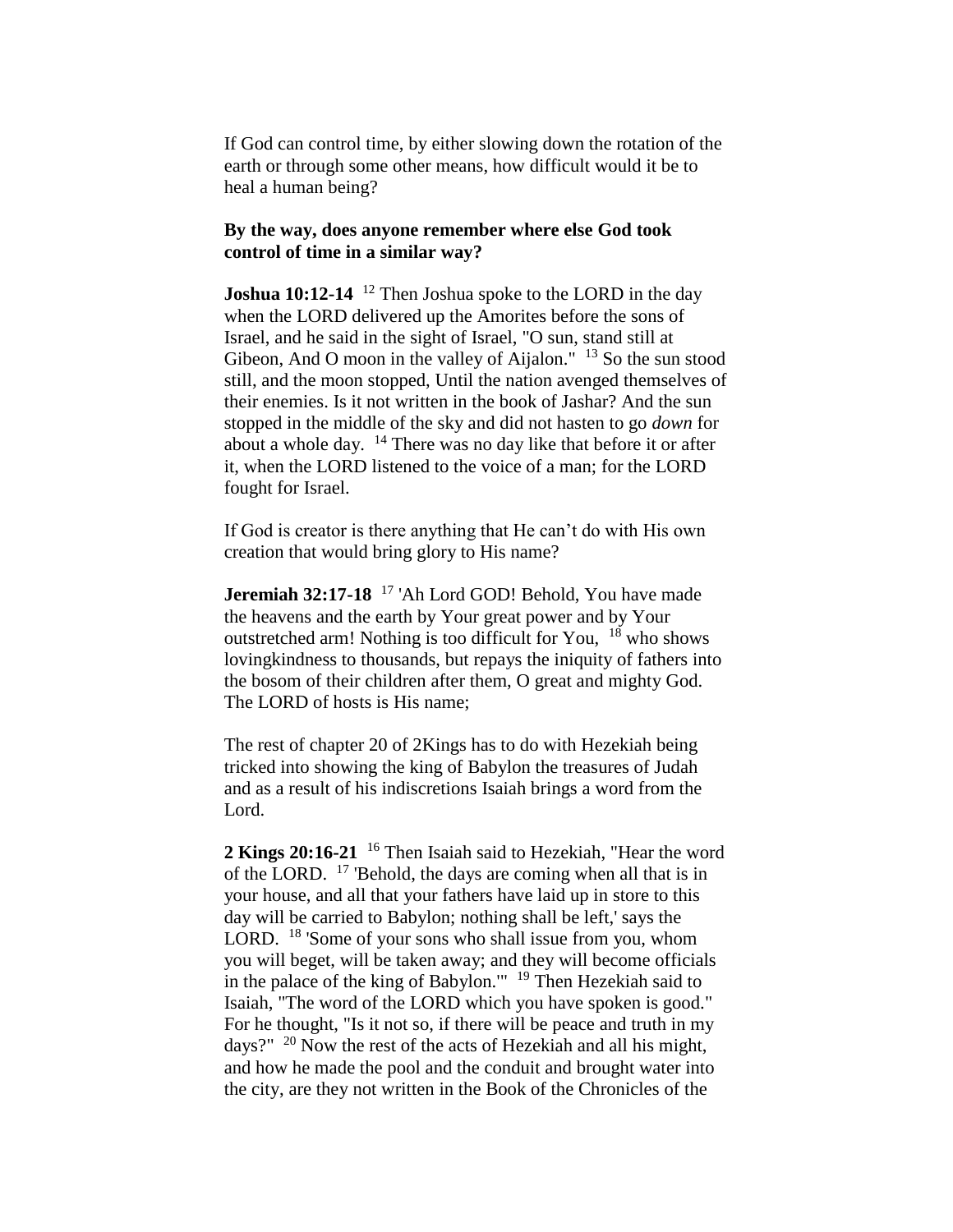Kings of Judah?  $^{21}$  So Hezekiah slept with his fathers, and Manasseh his son became king in his place.

From here we see that the next king, who was the son of Hezekiah, would not carry on the work of his father in seeking the things of the Lord.

**2 Kings 21:1-3** NAU Manasseh was twelve years old when he became king, and he reigned fifty-five years in Jerusalem; and his mother's name was Hephzibah.  $2$  He did evil in the sight of the LORD, according to the abominations of the nations whom the LORD dispossessed before the sons of Israel.  $3$  For he rebuilt the high places which Hezekiah his father had destroyed; and he erected altars for Baal and made an Asherah, as Ahab king of Israel had done, and worshiped all the host of heaven and served them.

After his death his son Ammon became king. He also did evil in the sight of the Lord and was killed by his servants. His son, Josiah then became king.

2 **Kings 22:1-2** <sup>NAU</sup> Josiah was eight years old when he became king, and he reigned thirty-one years in Jerusalem; and his mother's name *was* Jedidah the daughter of Adaiah of Bozkath.<sup>2</sup> He did right in the sight of the LORD and walked in all the way of his father David, nor did he turn aside to the right or to the left.

It was during the reign of Josiah that a very interesting thing happened in the land of God's people. It was during the  $18<sup>th</sup>$  year of his reign that he decided to repair the house of the Lord. Evidently, it was in disrepair from not being used for God's purpose, and so it was neglected.

# **Josiah hires workers to rebuild the house of the Lord and in the process Hilkiah the high priest makes a discovery. Does anyone remember what the discovery was?**

**2 Kings 22:8-11**  <sup>8</sup> Then Hilkiah the high priest said to Shaphan the scribe, "I have found the book of the law in the house of the LORD." And Hilkiah gave the book to Shaphan who read it.  $9$ Shaphan the scribe came to the king and brought back word to the king and said, "Your servants have emptied out the money that was found in the house, and have delivered it into the hand of the workmen who have the oversight of the house of the LORD." <sup>10</sup> Moreover, Shaphan the scribe told the king saying, "Hilkiah the priest has given me a book." And Shaphan read it in the presence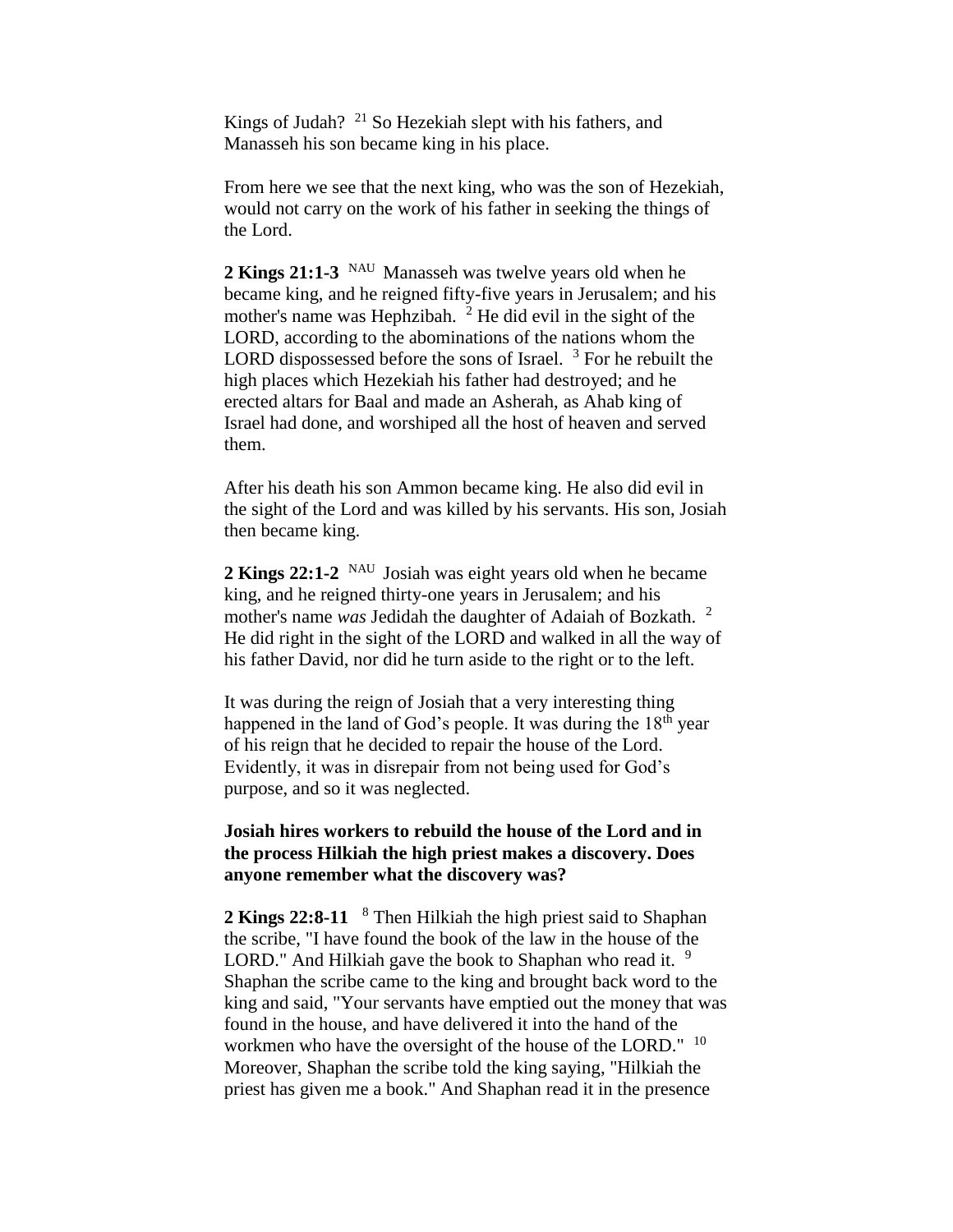of the king. <sup>11</sup> When the king heard the words of the book of the law, he tore his clothes.

Keep in mind that it has been a number of years since there was a godly king in Judah and evidently the book of the law was not needed and it was simply put to the side not to be consulted. In fact, not even this godly king, Josiah, seemed to know of the book of the law.

But what happens after its discovery? The king tears his clothes, which was an expression of humbleness and grief.

#### **What is it about the word of the Lord that would cause this man to do this?**

It's an acknowledgement that God is creator and has spoken to his creatures. Josiah realizes this and can only do one thing.

2 **Kings 22:12-13** <sup>12</sup> Then the king commanded Hilkiah the priest, Ahikam the son of Shaphan, Achbor the son of Micaiah, Shaphan the scribe, and Asaiah the king's servant saying, <sup>13</sup> "Go, inquire of the LORD for me and the people and all Judah concerning the words of this book that has been found, for great is the wrath of the LORD that burns against us, because our fathers have not listened to the words of this book, to do according to all that is written concerning us."

#### **What has the word of God done to the heart of this man?**

It has spoken to him in such a way as to humble him.

# **What should the word of God do for us?**

We're dealing with the same God with the same plan to redeem a people for Himself and He demands nothing less than our loyalty and obedience because He first loved us. Josiah takes seriously the word of the Lord and takes action.

2 **Kings 23:1-3** <sup>NAU</sup> Then the king sent, and they gathered to him all the elders of Judah and of Jerusalem.  $2$  The king went up to the house of the LORD and all the men of Judah and all the inhabitants of Jerusalem with him, and the priests and the prophets and all the people, both small and great; and he read in their hearing all the words of the book of the covenant which was found in the house of the LORD.  $3$  The king stood by the pillar and made a covenant before the LORD, to walk after the LORD, and to keep His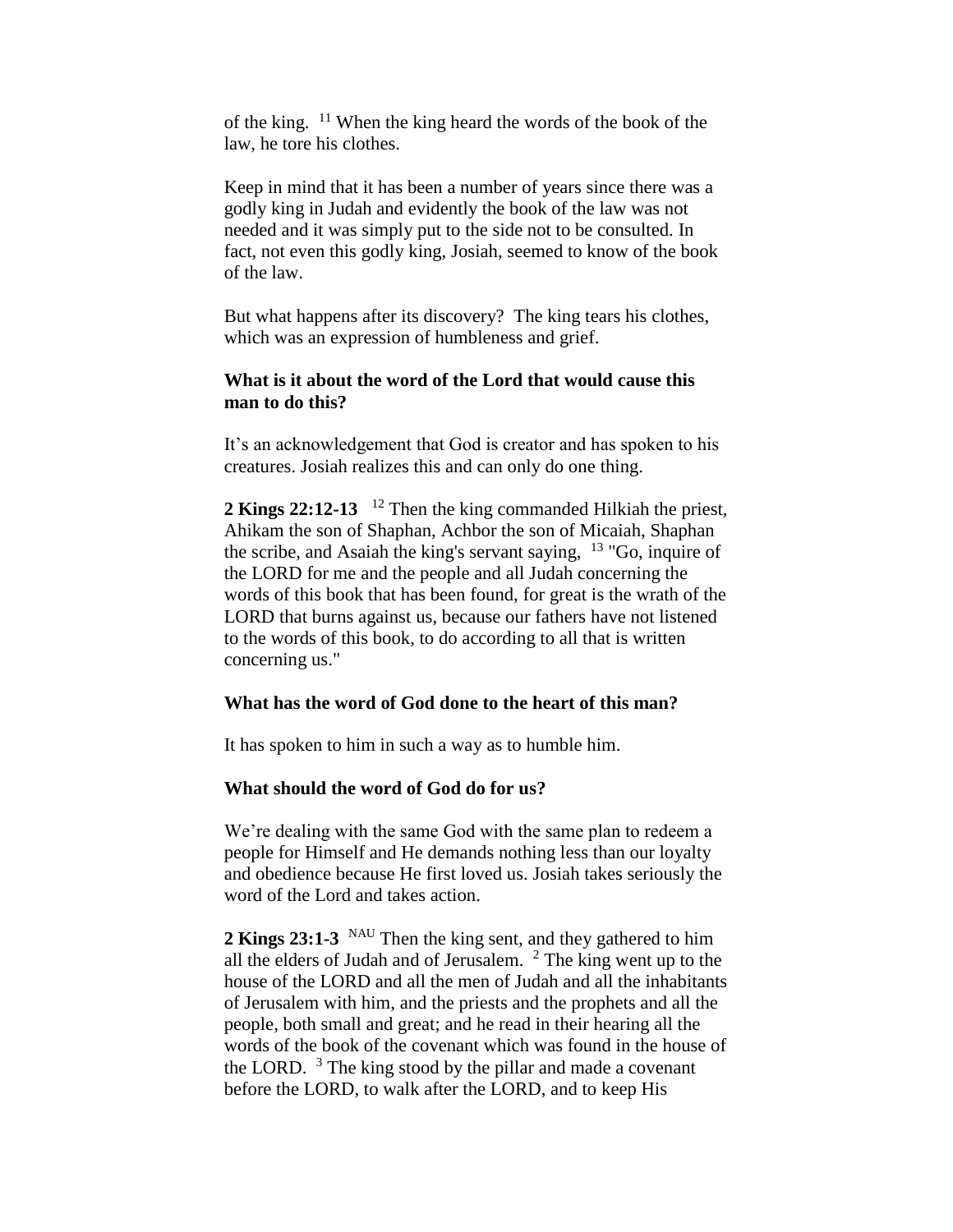commandments and His testimonies and His statutes with all *his*  heart and all *his* soul, to carry out the words of this covenant that were written in this book. And all the people entered into the covenant.

The king, on behalf of all the people, becomes their protector in that he has made them all come under the covenant that God had entered into with Abraham, Isaac and Jacob.

Josiah then goes on to not only acknowledge the word of the Lord but to act on that knowledge. Anything and everything that was associated with the paganism that was brought into Judah by the previous kings, he destroyed, even to burning the bones in the graves of those men who defiled the things of God.

And then he did something that had not been done in all of Judah and Israel for many years. He celebrated the Passover.

2 **Kings 23:21-23** <sup>21</sup> Then the king commanded all the people saying, "Celebrate the Passover to the LORD your God as it is written in this book of the covenant."  $^{22}$  Surely such a Passover had not been celebrated from the days of the judges who judged Israel, nor in all the days of the kings of Israel and of the kings of Judah. <sup>23</sup> But in the eighteenth year of King Josiah, this Passover was observed to the LORD in Jerusalem.

And then we're told this of King Josiah.

**2 Kings 23:25**  <sup>25</sup> Before him there was no king like him who turned to the LORD with all his heart and with all his soul and with all his might, according to all the law of Moses; nor did any like him arise after him.

What a sad state of affairs that such few men of authority and power were willing to follow after the Lord.

And yet, because of all that Israel and Judah had done against the Lord, not even the righteousness of Josiah could eliminate the promises of God's wrath to be delivered against the nation.

**2 Kings 23:26-27** <sup>26</sup> However, the LORD did not turn from the fierceness of His great wrath with which His anger burned against Judah, because of all the provocations with which Manasseh had provoked Him. <sup>27</sup> The LORD said, "I will remove Judah also from My sight, as I have removed Israel. And I will cast off Jerusalem,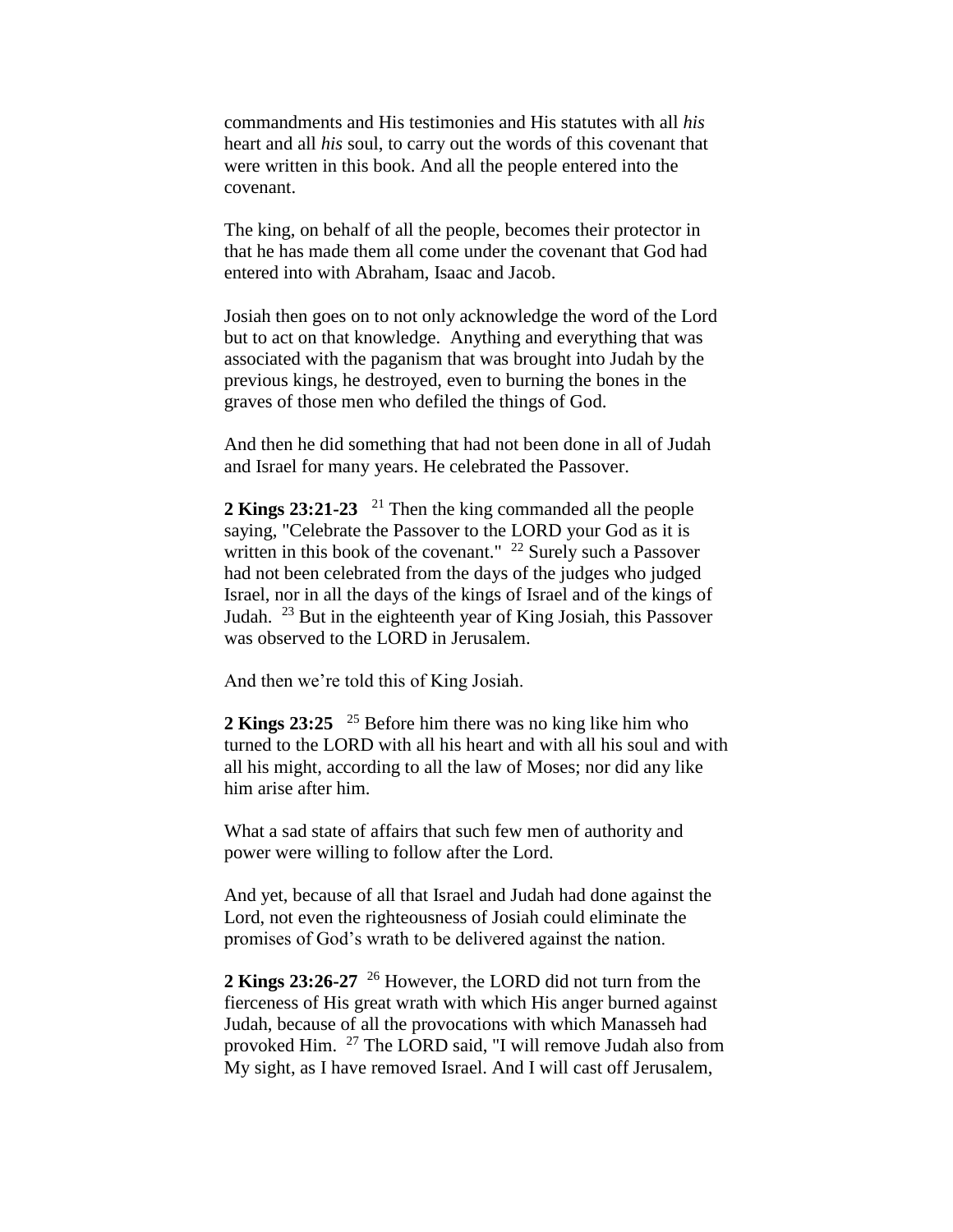this city which I have chosen, and the temple of which I said, 'My name shall be there.'"

God's judgment is sure and nothing will stay His hand.

And yet, despite the righteousness of Josiah, his son, Jehoahaz, who would ascend to the throne, would not follow in his father's steps. He only reigned in Judah for 3 months before he was taken out of the way, only to be replaced by Jehoiakim, another son of Josiah who also did evil in the sight of the Lord.

It is during his reign that the Lord begins His campaign to systematically come against Judah.

2 **Kings 24:1-6** <sup>NAU</sup> In his days Nebuchadnezzar king of Babylon came up, and Jehoiakim became his servant *for* three years; then he turned and rebelled against him.  $2$  The LORD sent against him bands of Chaldeans, bands of Arameans, bands of Moabites, and bands of Ammonites. So He sent them against Judah to destroy it, according to the word of the LORD which He had spoken through His servants the prophets.  $3$  Surely at the command of the LORD it came upon Judah, to remove *them* from His sight because of the sins of Manasseh, according to all that he had done,  $4$  and also for the innocent blood which he shed, for he filled Jerusalem with innocent blood; and the LORD would not forgive.  $5$  Now the rest of the acts of Jehoiakim and all that he did, are they not written in the Book of the Chronicles of the Kings of Judah?  $6$  So Jehoiakim slept with his fathers, and Jehoiachin his son became king in his place.

Are you beginning to see a pattern here? The evilness in these people's hearts cannot be quenched. They are bent on their own destruction as they come against the Lord and the Lord will be the One to orchestrate their demise.

God will bring the King of Babylon against Judah and will carry the people away into exile.

2 **Kings 24:12-14** <sup>12</sup> Jehoiachin the king of Judah went out to the king of Babylon, he and his mother and his servants and his captains and his officials. So the king of Babylon took him captive in the eighth year of his reign.  $13$  He carried out from there all the treasures of the house of the LORD, and the treasures of the king's house, and cut in pieces all the vessels of gold which Solomon king of Israel had made in the temple of the LORD, just as the LORD had said. <sup>14</sup> Then he led away into exile all Jerusalem and